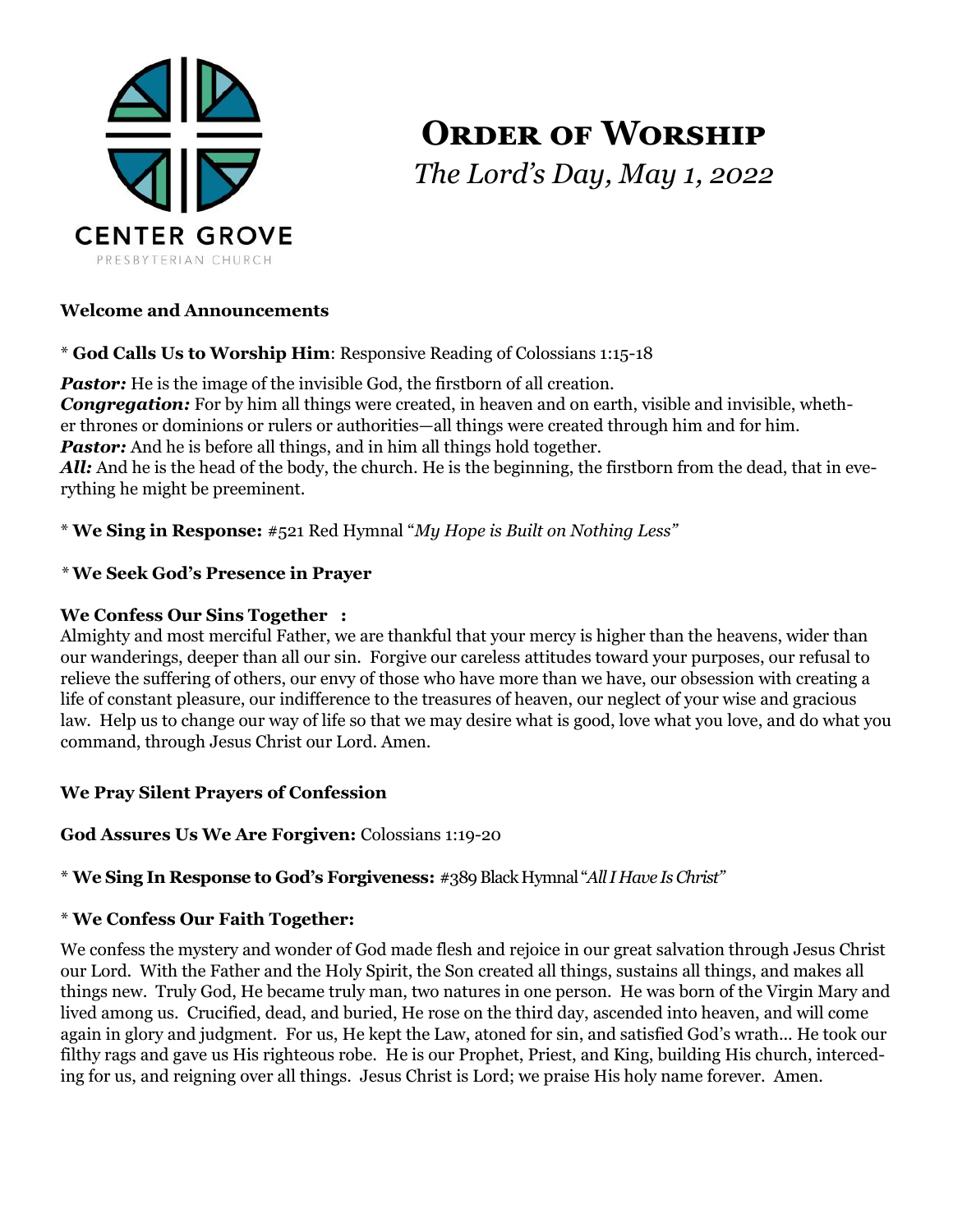#### **We Read From God's Word:** Isaiah 43:1-13

#### **We Pray For The Congregation and Community**

#### **We Memorize God's Word**: Colossians 1:28-29

Him we proclaim, warning everyone and teaching everyone with all wisdom, that we may present everyone mature in Christ. For this I toil, struggling with all his energy that he powerfully works within me.

#### **We Present Our Tithes & Offerings In Worship**

#### **We Worship Through the Music of Offertory**

\* **We Sing the Doxology:** #731 Red Hymnal *"Doxology"*

#### \* **We Give Thanks to the Lord**

\* **We Sing In Preparation for the Word:** #689 Red Hymnal *"Be Still, My Soul"*

*(Children age 4 through kindergarten may be dismissed to Children's Worship)*

#### **Pastor Reads the Sermon Text:** Matthew 6:25-34

**Pastor Preaches God's Word:** "*Christian, Remember He Who Has Clothed You in Christ" -* Pastor Wes James

#### **We Celebrate the Lord's Supper**

\* **We Sing In Response to the Word:** #359 Black Hymnal "*My Soul Finds Rest*"

#### \* **The Lord Sends Us Out (Benediction)**